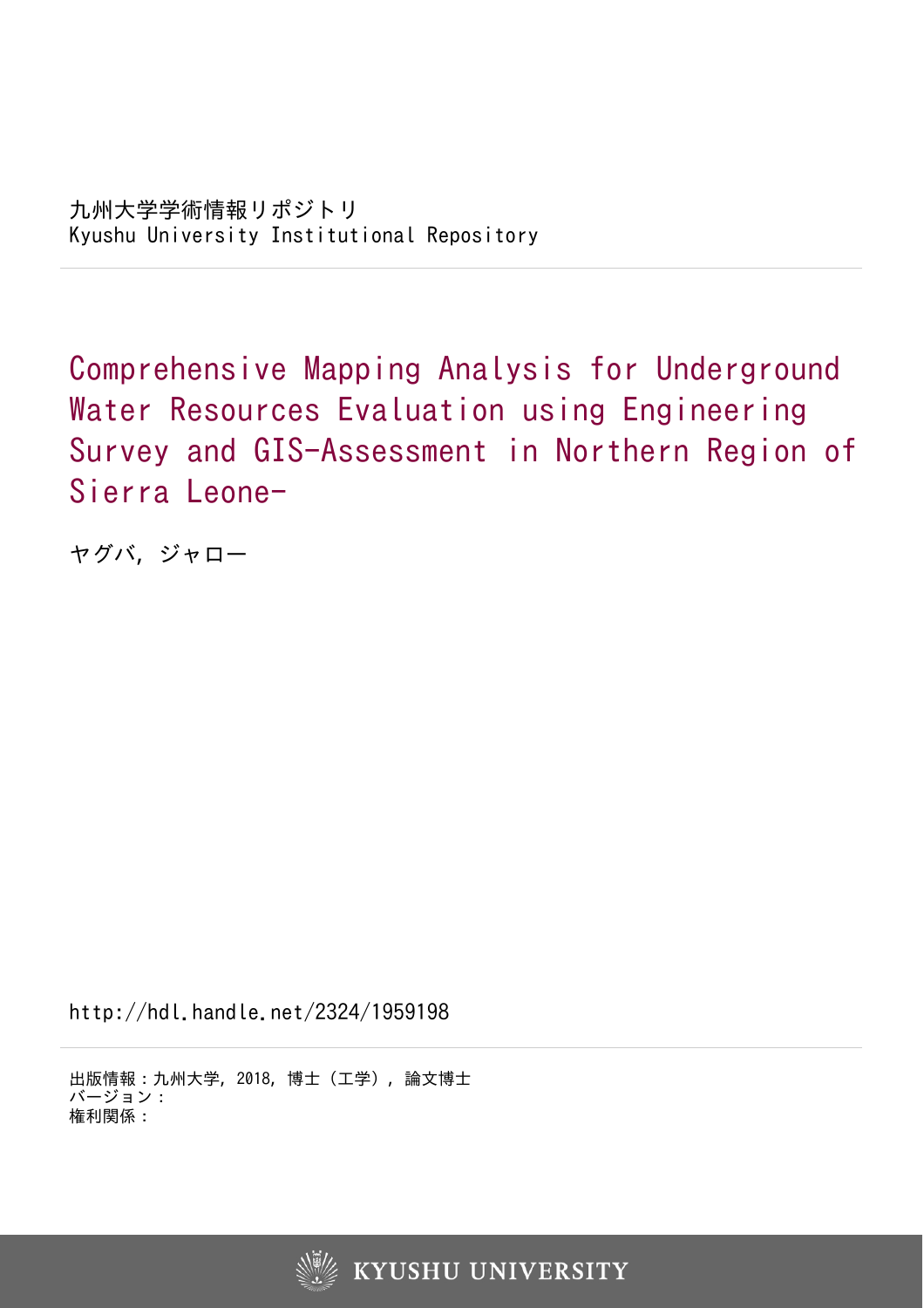## 氏 名: Yaguba Jalloh

 $\hat{m}$  文 名 : Comprehensive Mapping Analysis for Underground Water Resources Evaluation using Engineering Survey and GIS-Assessment in Northern Region of Sierra Leone-(工学測量および GIS を利用した地下水資源評 価に対する統合マッピング解析-シエラレオネ北部地域のアセスメン ト)

区 分 : 乙

## 論 文 内 容 の 要 旨

Groundwater is used for drinking water to support daily life in rural areas where surface water is inadequate. Particularly in West Africa, securing drinking water is an urgent matter with the increase in population. In Tonkolili and Pepel districts in northern region of Sierra Leone, majority of the population depend on groundwater for domestic and other purposes. The iron ore is mined from Tonkolili and the iron concentrate is stockpiled in Pepel for shipping. Even though there is high, potential of groundwater and many boreholes drilled in the areas by aid agencies, there is still a serious problem with adequate availability and quality of groundwater, because both the quantity and quality of water in the boreholes are not properly maintained and managed. This is evident from long queues of people scrambling for water at drilled wells and the high amount of water related diseases reported at health centers in the project areas. The identification of geological characteristics of groundwater resources beneath any given point in the landscape and quantitatively and qualitatively determining how much groundwater is available for different kinds of end uses without compromising the resources is the foundation. Therefore, it is necessary to carry out surveying and analysis of geological condition and water quantity in existing boreholes to present an effective determination method to control pumping and find a new drilling position.

The objectives of this research is to determine how the mining activity from Tonkolili to Pepel affect the underground water resources and the groundwater quality of those areas, which could be used as basis for future guide that might help government agencies and various stakeholders to properly manage the water resources. The research focused on the hydro geologic framework of the areas, especially how different combinations of geologic, topographic, and hydrologic conditions control the abundance, chemistry and movement of groundwater beneath different geologic terrains based on groundwater investigation of 75 boreholes from the two districts.

This dissertation consists of six chapters, which are heighted below:

Chapter 1 is the introduction to groundwater. This chapter outlines the reason for groundwater investigation and assessment; it justifies the objectives and scope of the research. This chapter also reviews previous work and methods of geographic information system (GIS) and engineering survey related to the investigation.

Chapter 2 describes a method of engineering survey and GIS fitting for field investigations of water resources. Engineering survey was used for field measurements and the survey points are processed using GIS to produce the topographic map, geological map and drainage system map. GPS data points collected